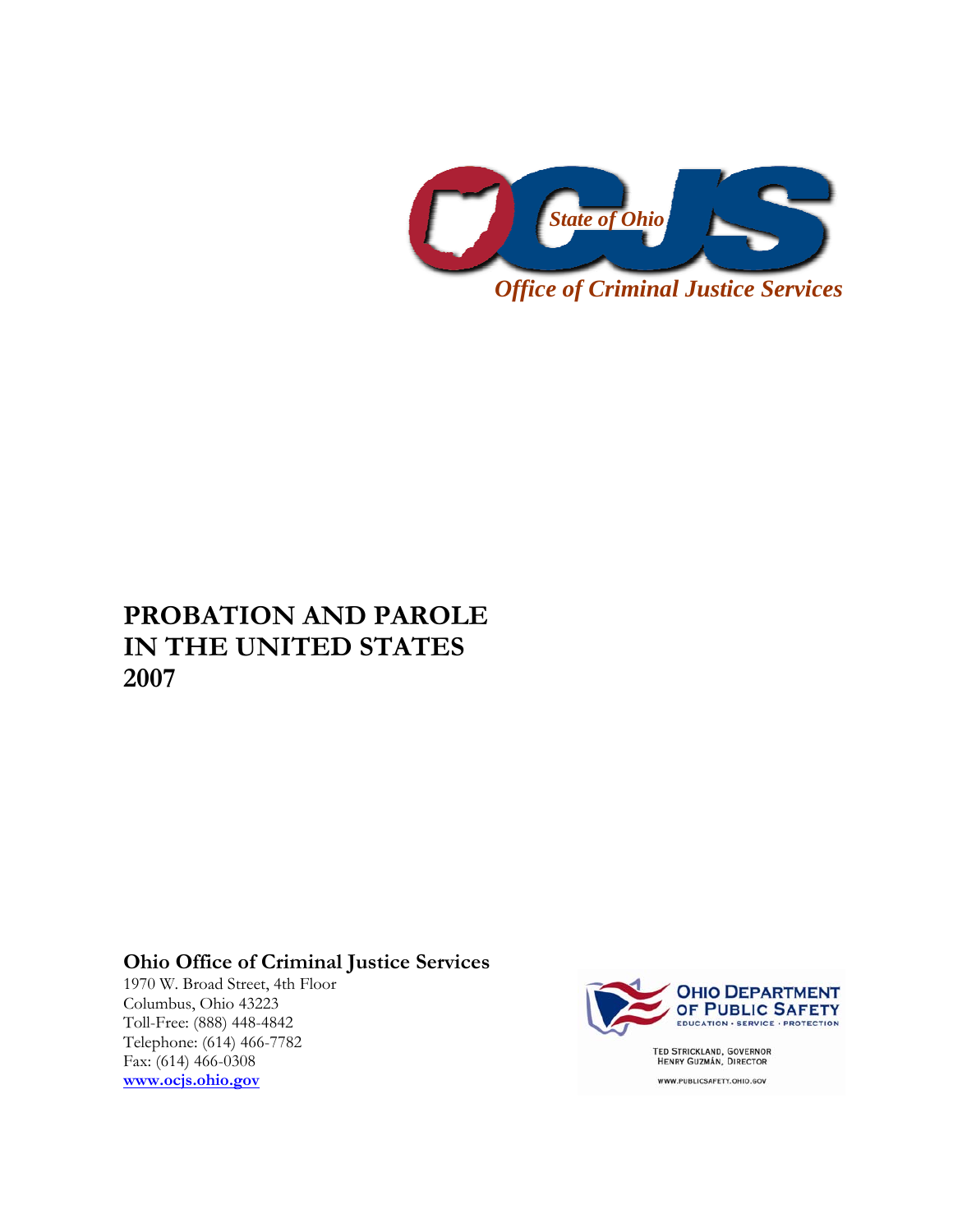#### **PROBATION AND PAROLE IN THE UNITED STATES, 2007**

In December 2008 the Bureau of Justice Statistics released *Probation and Parole in the United States, 2007 Statistical Tables.* Data come from the 2007 Annual Probation Survey and the 2007 Annual Parole Survey, as well as from the Administrative Office of the U.S. Courts. The surveys cover the federal system, all 50 states, and the District of Columbia.

Probationers are defined here as criminal offenders who have been sentenced to a period of correctional supervision in the community in lieu of incarceration. Parole is defined as a period of conditional supervised release (determined by a parole board or by mandatory conditional release) following a prison term.

The following are highlights taken from this report.

- In 2007, the total Federal, State, and local adult correctional population (incarcerated or in the community) grew 2.0% to over 7.3 million. Offenders under community supervision accounted for nearly 70% of the correctional population.
- About 3.2% of the U.S. adult resident population was under correctional supervision at yearend 2007, and 2.2% of the U.S. adult resident population was under community supervision.

#### **Probation statistics**

- The U.S. probation population increased 1.8% in 2007 to 4,293,163 adults on probation.
- At yearend 2007, the probation supervision rate was 1,873 probationers per 100,000 adult U.S. residents.
- Ohio ranked fifth in the total number on probation, with an estimated 254,898. This represents an increase of 4.2% from January 1, 2007 to December 31, 2007.
- Ohio's probation rate of 2,917 per 100,000 adult residents was greater than the national rate of 1,873 per 100,000 adult residents.
- Characteristics of probationers in 2007:
	- o 23% female, 77% male
	- o 55% White, 29% Black, 13% Hispanic or Latino
	- o 47% felony offense, 51% misdemeanor offense, 3% other infraction.
	- o 17% of probationers under supervision in 2007 had a violent offense as their most serious offense.
	- o 27% of probationers had a drug law violation as their most serious offense, followed by property offense (24%), public-order offense (18%), which includes driving while intoxicated and other traffic offenses only, and other offenses (13%).
	- o 70% were under active supervision, and 9% were absconders.